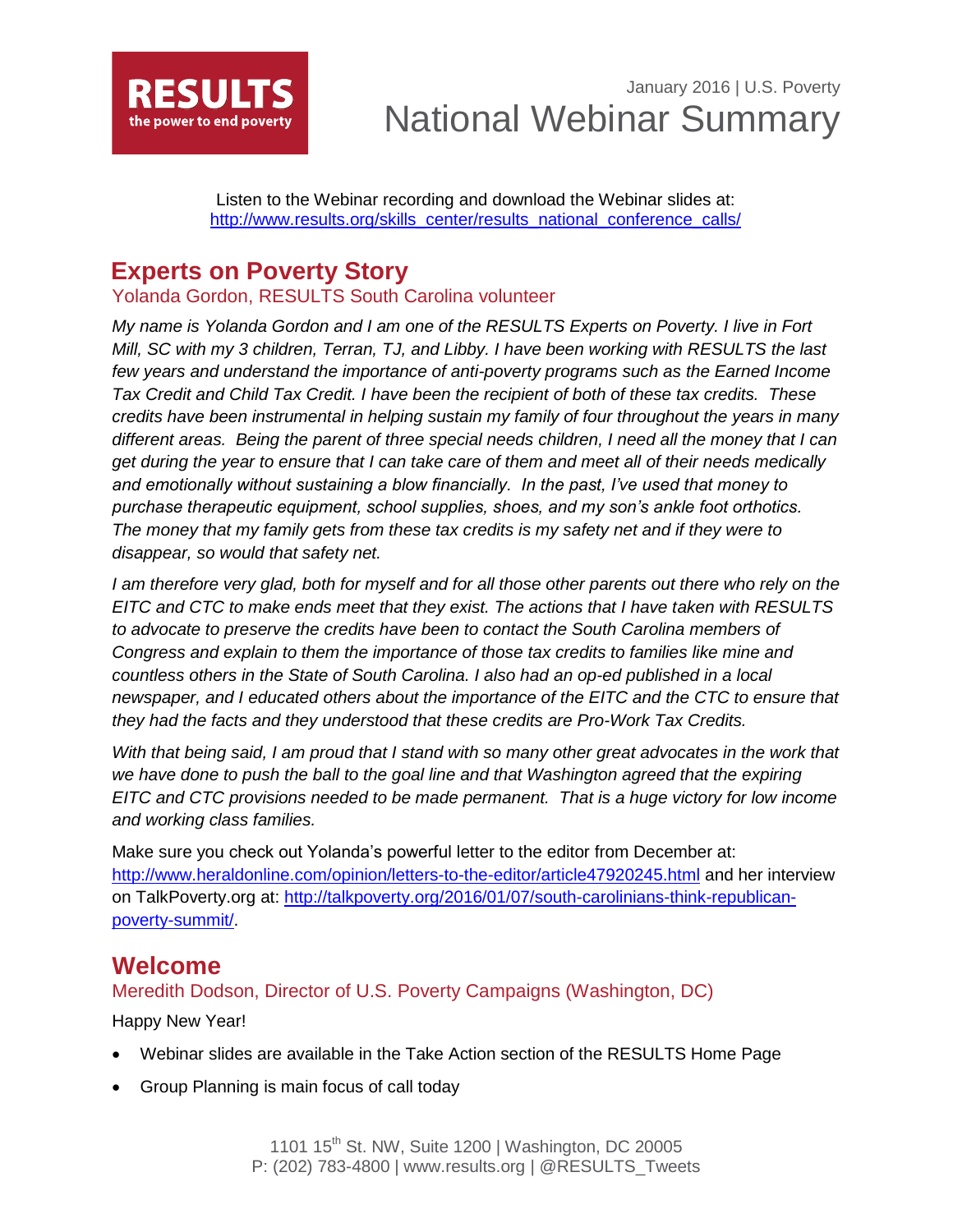- $\circ$  Walk through group planning on call in the hopes you get it done today and send in your plans this weekend; Jos will explain the process in a few minutes. If your group wants to do planning on your own today, Jos will let you know when you can sign off.
- $\circ$  Note, to give you time to finish, the call will run to 1:45pm ET today
- Celebrate EITC/CTC Victory!
	- $\circ$  In mid-December 2015, Congress made these crucial [Earned Income Tax Credit](http://www.results.org/issues/earned_income_tax_credit/) (EITC) and [Child Tax Credit](http://www.results.org/issues/child_tax_credit/) (CTC) provisions permanent, ensuring an estimated 16 million Americans won't be forced into poverty or deeper into poverty.
	- o Over the past two years, you had:
		- 225 meetings with members of Congress, educating them about what was at stake
		- Generated 145 print media pieces. As we noted last month, 2015 was a recordbreaking year for media
	- $\circ$  Your work throughout this past two years, and the way you "doubled down" in the home stretch, was key!
	- $\circ$  What does this mean? Kids get new shoes that fit & coats for winter, catch up on rent, needed car repairs...
	- $\circ$  Open up lines for a "happy dance" celebrating this victory!
		- If you helped schedule or attended one of those lobby meetings, shout out, "I did it!"
		- If you submitted a media piece, worked to get one published (even if yours wasn't), or had generated media coverage, shout out, "I did it!"
- Update on 2016 Campaigns
	- o As many of you know, we take on 1-2 key campaigns each year.
	- $\circ$  We did an initial presentation to our board but the board won't discuss them formally and approve our campaigns until later this month.
	- $\circ$  We may dive deeper into policies to address wealth inequality and the racial wealth gap
	- $\circ$  In addition, we'll engage in making sure poverty issues get attention during this important election year. This includes our role in the Vote to End Hunger campaign, but also more specific Congressional candidate engagement and get into more details on the dangers of block grants, importance of building on tax deal by expanding the EITC and CTC, etc. If you missed the previous Vote to End Hunger webinars on engaging candidates (what we call "Birddogging 101), [sign up for the January 13 webinar.](http://votetoendhunger.org/january-webinar/)
	- o We'll share more details on our February national webinar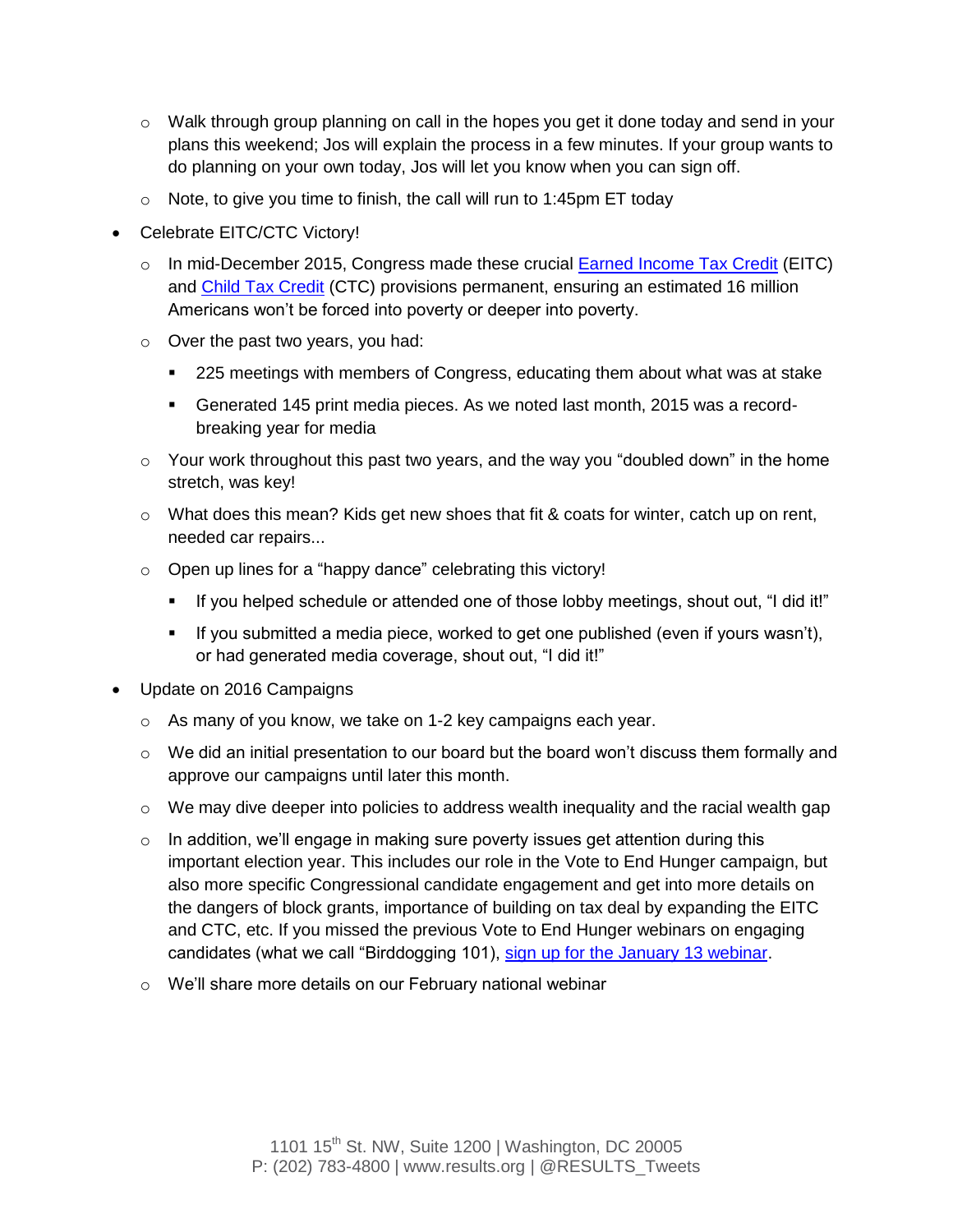## **Announcements**

Kristy Martino, U.S. Poverty Campaigns Organizer (Kittery Point, ME)

- Storytelling Webinar with Experts on Poverty this Monday, January 11 at 8:30pm ET. To participate, login at<http://fuze.me/27440970> or dial in by phone at (201) 479-4595, Meeting ID: 27440970#.
- Get ["Between the World and Me"](http://www.amazon.com/Between-World-Me-Ta-Nehisi-Coates-ebook/dp/B00SEFAIRI/ref=dp_kinw_strp_1) by Ta-Nehisi Coates. As part of our work on the racial wealth gap, we will read this book and have a "book club" discussion in your groups about it in February.
- Learn How to Effectively Research Your Members of Congress. Join our popular "Researching Your Members of Congress" training to show you how to get helpful information on the background, voting record, and issue positions for your members of Congress. The training is this Tuesday, January 12 at 8:00 pm ET. To join online, <https://www.fuzemeeting.com/fuze/f2988286/31404402> or dial (201) 479-4595, Meeting ID 31404402#.
- Also, encourage people you know to get involved with RESULTS. Invite them to attend our next RESULTS Intro Call this Wednesday, January 13 at 9:00 pm ET. You can find a link to the **Intro Call registration form** on the RESULTS Homepage.
- The RESULTS U.S. Poverty Free Agents will be meeting Tuesday, January 19 at 1:00 pm and 8:30 pm ET for their monthly support call. Login at<http://fuze.me/27491886> or by phone at (201) 479-4595, Meeting ID: 27491886. Contact Jos Linn (*jlinn@results.org*) for details.
- Save the Date! The 2016 RESULTS International Conference is June 25-28, 2016 in Washington, DC. Registration will open soon.
- Our next U.S. Poverty National Webinar will be on Saturday, February 13 at 12:30 pm ET.
- Find these and other events in the [Events Calendar](http://www.results.org/events/events_calendar/) on the RESULTS website.

# **2016 Group Planning**

## Jos Linn, Grassroots Manager, U.S. Poverty Campaigns (Des Moines, IA)

Group Planning is about success. As the old adage goes: a goal without a plan is only a wish. Goal setting is an important part of RESULTS' history and is a big factor in your advocacy and outreach successes over the years. Just look at 2015. In early 2015, you made an amazing media push to keep cuts from SNAP out of the budget and it worked. Then as Meredith noted, you spent the rest of the year pushing Congress to make the EITC and CTC provisions permanent, and it worked. After years of e-mailing, meeting, writing letters, generating media, and other actions, you got those provisions made permanent two years before everyone expected. In addition, you held dozens of outreach meetings, welcomed new volunteers into your groups, made new local allies, and raised tens of thousands of dollars for RESULTS. Your planning last January helped make that happen. That's why we do this every year and why we're spending most of today's call talking about it.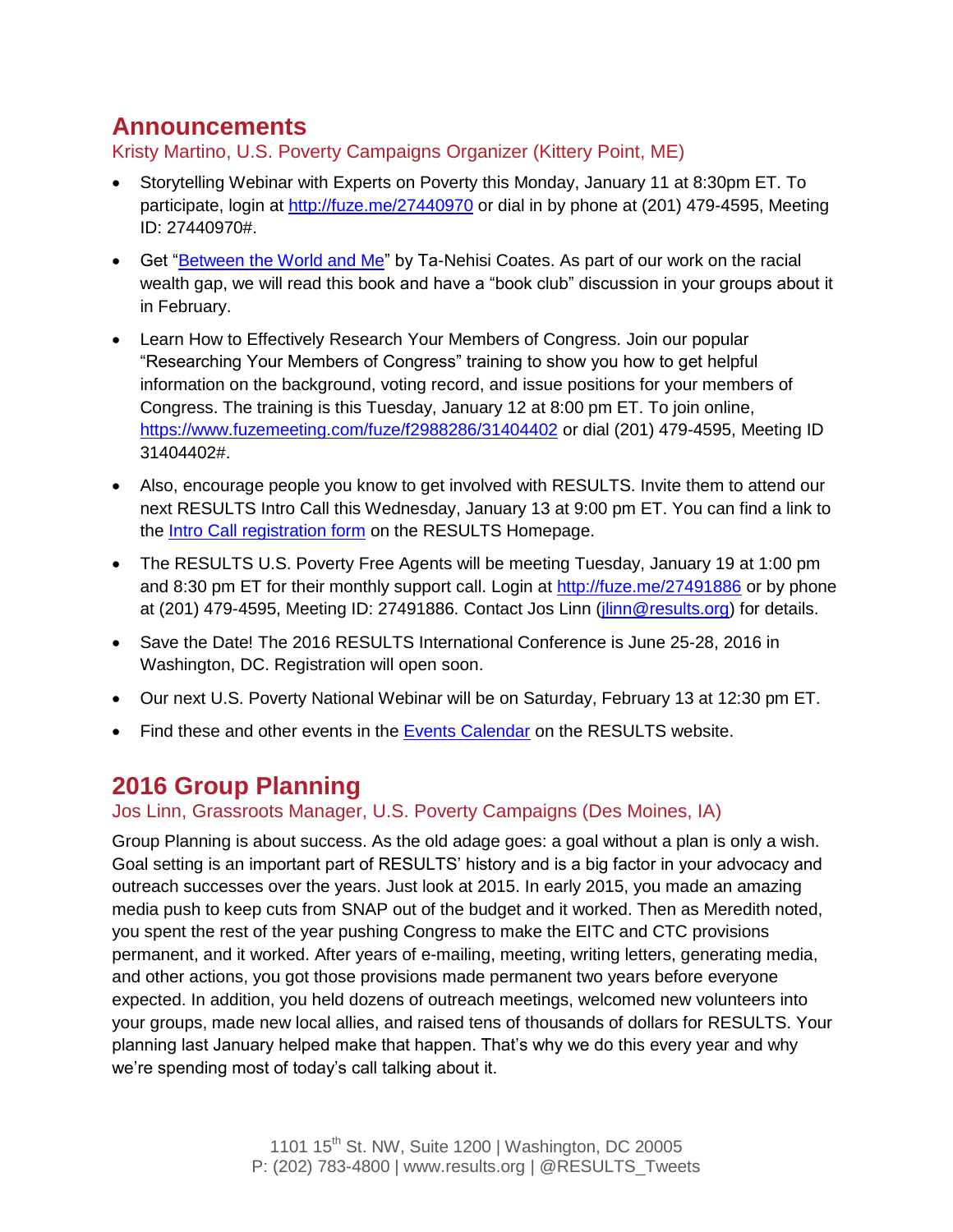So let's get started. On today's call, we're going to go through the 2016 Group Planning process. The goal today is for you to finish today and send in your plans to me and your Regional Coordinator when you're done. So here's what you'll need for today's call.

- Hopefully each group member has complete the 2016 Individual Planning Sheet [\(Word](http://www.results.org/uploads/files/2016_Individual_Planning_Form.doc)  [format](http://www.results.org/uploads/files/2016_Individual_Planning_Form.doc) or [PDF format\)](http://www.results.org/uploads/files/2016_Individual_Planning_Form.pdf) and brought it with them today.
- You should also have a copy of the Group Plan Summary [\(Word format](http://www.results.org/uploads/files/2016_RESULTS_Group_Plan_Summary.doc) or [PDF format\)](http://www.results.org/uploads/files/2016_RESULTS_Group_Plan_Summary.pdf) to fill out by hand or on a computer today.
- It will also be helpful to have the Group Planning Guide [\(Word format](http://www.results.org/uploads/files/2016_Group_Planning_Guide.doc) or [PDF format\)](http://www.results.org/uploads/files/2016_Group_Planning_Guide.pdf) especially if you don't do planning on the webinar today.
- You can see links to all these forms on slide 10 of the PPT.

Now one thing you may have noticed on page 2 of the Summary is short. We did that on purpose. Last fall, I learned that at least one RESULTS group prints off an agenda for their monthly meetings and with a one-page copy of their group plan to the back. That way, they can keep their goals fresh in their minds each time they meet. We thought that was a good idea so we made the planning page (page 2 of the Summary) only one page so you could do the same (and we encourage you to do so). If during your planning you have additional details you want to add to your plan that are no reflected on the Summary form, just write them down and share them with you Regional Coordinators.

So, now it's time to get started. But first, like last year, you have a choice. If your group wants to walk through the planning process with staff, just stay on the webinar and we'll get started in a minute. However, if you prefer to do your planning together at your own pace, feel free to leave the webinar and get started (or stay on and just mute the sound). Just log back in (we'll do questions at the end) or call Meredith at (202) 263-9108. She will be available to help you until 1:45pm ET. If you are signing off, thank you for calling in today, good planning to you all, and please make sure to send me your plans when you're done today. Send it to *jlinn@results.org*.

OK, for those of you on the call, let's jump right in. Note, if the pace is a little fast for you; just go through it and then come back to sections you didn't complete at the end. You should have your Group Plan Summary out and ready to begin. First off, again, you all had a great year last year! Congratulations on the successes you achieved, which you can see on slide 12. To set the stage for another successful year, let's take a few minutes to reflect on the success your group achieved in 2015. Celebrate and congratulate each other for your accomplishments.

### Now on to 2016!

### **Group Members and Roles** (Front page of the Group Plan Summary)

 This page is pretty self-explanatory. We want to know who your group is, what district(s) you cover, and who is in it. Make sure to get everyone's name and contact info written on the form before you leave today. Most importantly, we want you to identify the roles for each person in the group. We encourage everyone in the group to take a leadership role. This lets each person take ownership of the group. At the very least, it is important that the group assigns a group leader or leaders, point persons for members of Congress (and please list the legislator's name), a media point person, and an action network manager.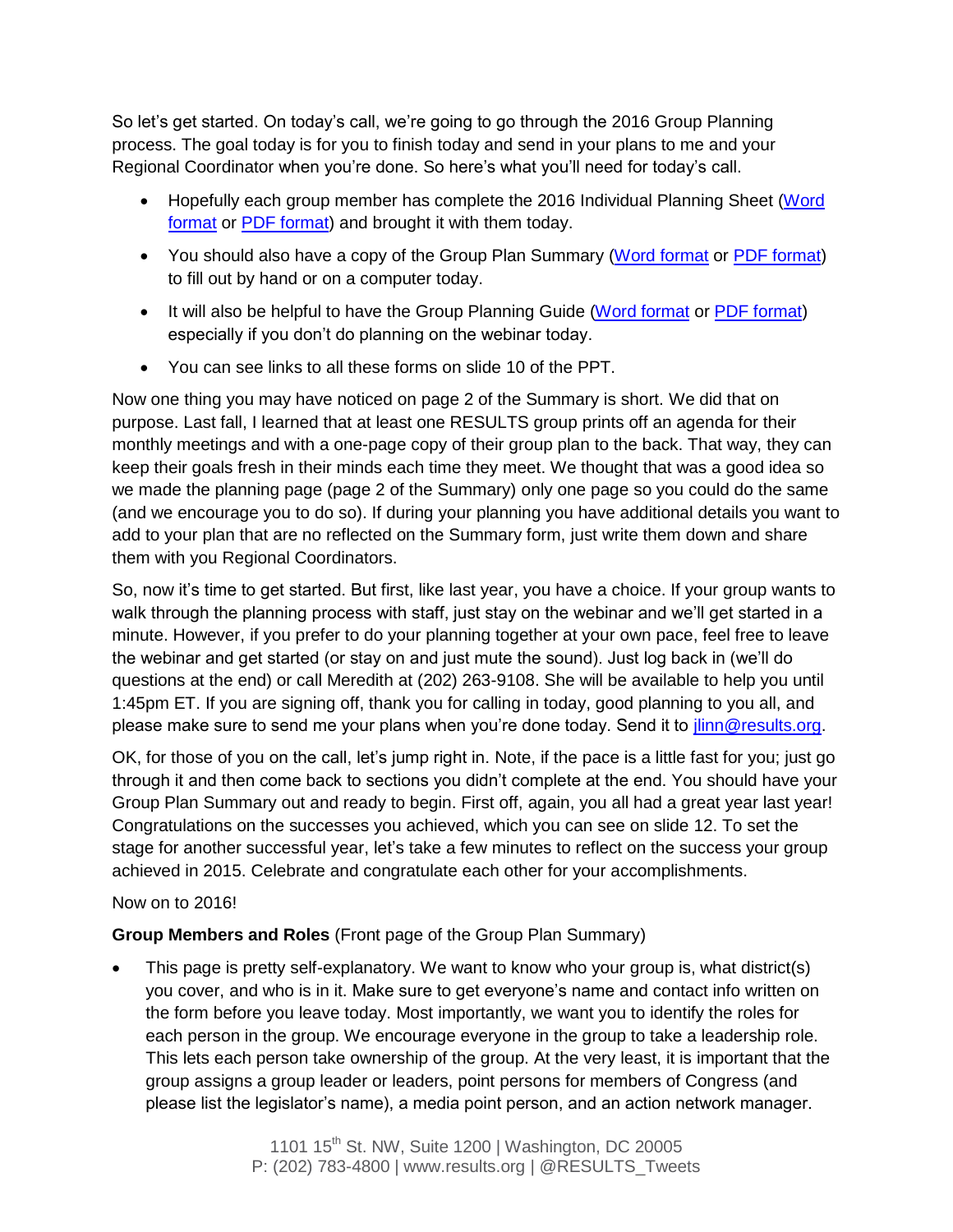You can see other roles you might want to fill on the Individual Planning Form. Hopefully, some of you already indicated roles you'd like to take on.

 Also, we also urge you to designate a contact person so people who visit our website can find you. We recommend you create a generic group e-mail (e.g. [RESULTSDColumbus@gmail.com\)](mailto:RESULTSDColumbus@gmail.com) ) so it can remain the same if your contact person changes.

Let's take about 7 minutes to assign roles out page 1 of the Summary.

## **Group Norms** (Page 2, section 1 of the Group Plan Summary)

This section is new this year but may be something you are already doing. Norms are good for groups that meet regularly as they set the tone for your meetings and interactions. I did this exercise at a retreat a few months ago and found it very helpful. Group Norms are simply the guidelines you want your group to operate under. Like a set of group rules. Examples can include the freedom to respectfully share and respond to ideas, having a welcoming atmosphere for existing and new volunteers, and having fun at meetings. They can also be more specific to RESULTS such as your group meet twice per month, your group will take action each month, each members will take on some kind of leadership role, and/or you'll do outreach to recruit new people on a regular basis. It's up to you what you want to write down and like I said, many of your norms will be things you are already doing. But the act of writing them down can be helpful in setting your intentions for the year and potentially help you identify new ones.

OK, let's take 6 minutes to fill out the Group Norms.

## **Group Sustainability and Health**

Now let's talk about specific goals for your group. It's obvious that RESULTS would not be RESULTS with you, the volunteers, and your local groups. So it's in our best interest to make sure we can support you as best we can. We can only do that by knowing what *you* plan to do to sustain and grow your groups. This section is all about that. Once we see your goals for each of these categories, we can better support you in reaching them.

- First we want you to set out your **meeting dates each month**. Again, we urge all of you to meet twice per month if at all possible – once for the National Webinar and the second time to take action.
- The next two are related. First, do you want to **grow your group** this year? We hope so. List down how many people you have now and how many you'd like to have by the end of the year. And how do you grow your group? Through **outreach**. We have a goal of groups doing outreach at least twice in 2016. We are committed to supporting you in doing that. So list out how many you'd like to do in 2016 and approximately when. Staff and your Regional Coordinators will then help you make them successful. In fact, stay tuned for details of a National Outreach Webinar we'll be doing in March.
- Next is the **2016 RESULTS International Conference**, which is June 25-28 in Washington, DC. Last year we had our biggest conference yet and we hope to have an even bigger one this year. Our goal is at least 70 U.S. Poverty volunteers at the conference this year,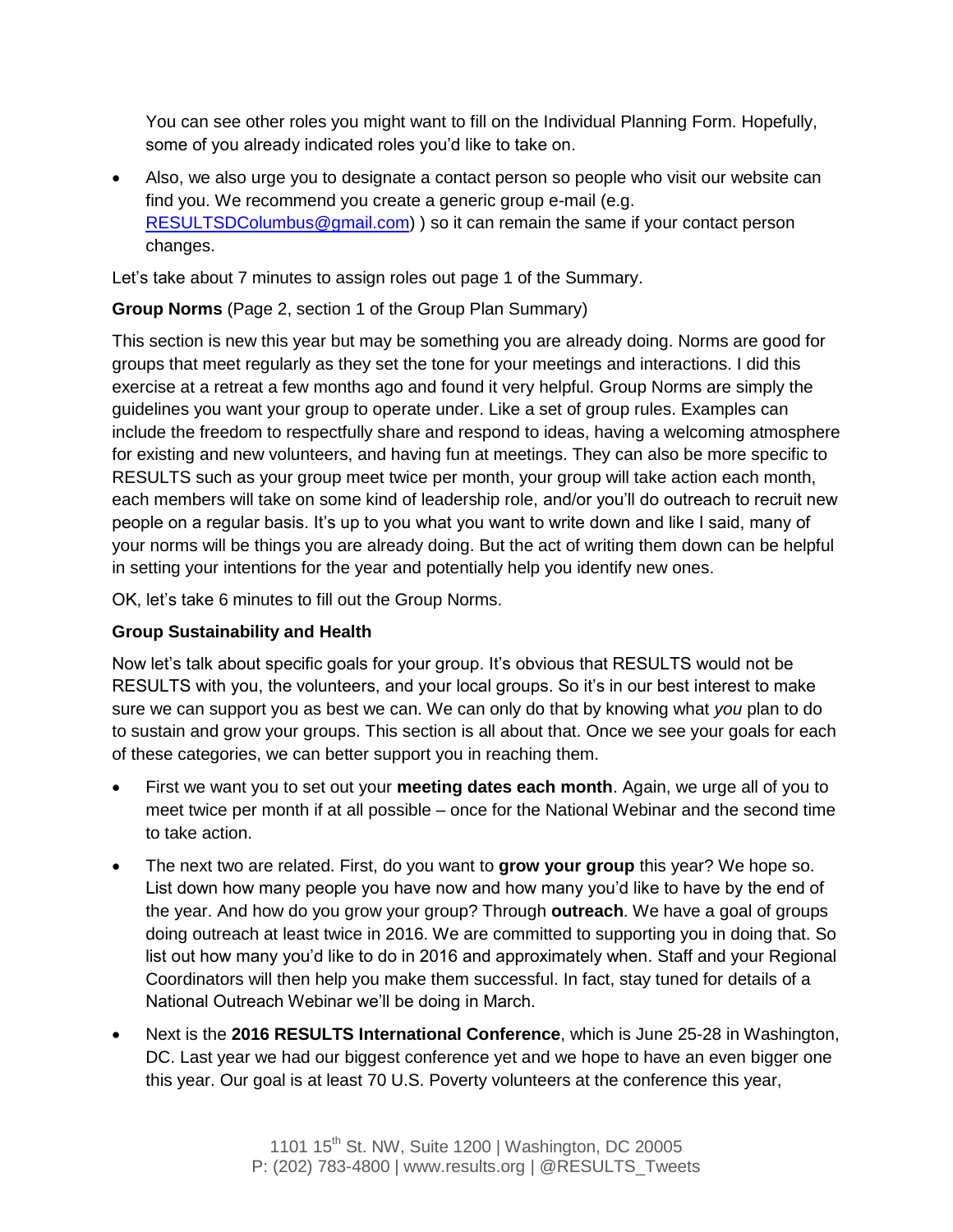representing 75 percent of our U.S. Poverty groups. List the members of your group who plan to come or would like to come.

- **Fundraising** is another important part of this work and last year, you did a great job. We have new groups fundraising through events and online which have helped us come close to our end-of-year fundraising goal. That money helps us support in your advocacy work and every little bit helps. We urge you to plan to fundraise again this year. You don't have to figure out all the details right now; just let us know your fundraising goal, how you want to do it, and when you'd like to do it.
- Next is your **Local Action Network**. These are people whom you can call on take action at important times. They can be a big asset in your advocacy work (and also possible future volunteers). How many of those people do you have now and how many would you like to have at the end of the year.
- Finally, let's think about **Regional Conferences**. These are one or two-day conferences organized by volunteers themselves who live in the same geographic region. These conferences can include training and relationship-building. I have yet to attend a Regional Conference that was not a fun and uplifting experience. They are especially beneficial to people who cannot attend the International Conference in DC. We hope you will seriously consider attending or even planning a Regional Conference and note that in your form; staff will help with planning and usually at least one staffperson attends.

Now take about 10 minutes to fill out the Group Sustainability and Growth section.

### **Working with Members of Congress and Congressional Candidates**

You'll notice that the Members of Congress section is a little shorter this year. As Meredith noted, we're still finalizing our 2016 Campaigns and it's a little hard to strategize on how to move them on an issue when the issues are not clear yet. However, what you can do is assign point persons for all your members of Congress and key Congressional candidates, and make your first meeting request.

This being an election year, you hopefully will have more opportunities to meet with your members of Congress and congressional candidates. And it's never too early to start. Please list the date by when your group's point people will submit meeting requests.

House recess: January 14-24, February 13-21. Senate recess: February 13-21.

Don't worry. Once you get a meeting scheduled, we'll coach you on the specific issues to discuss. Just make sure to contact Meredith [\(dodson@results.org\)](mailto:dodson@results.org) as soon as you get your meeting scheduled. See the January 2016 [U.S. Poverty Action](http://www.results.org/take_action/january_2016_u.s._poverty_action/) for tips on scheduling face-toface meetings.

So let's take about 5 minutes to fill out the Members of Congress Section of the Group Plan Summary.

### **Working with Media**

Finally, let's look at media. Last year was a banner year for media on our U.S. Poverty issues. You had 190 media pieces published, our highest total in a decade. That media success helped